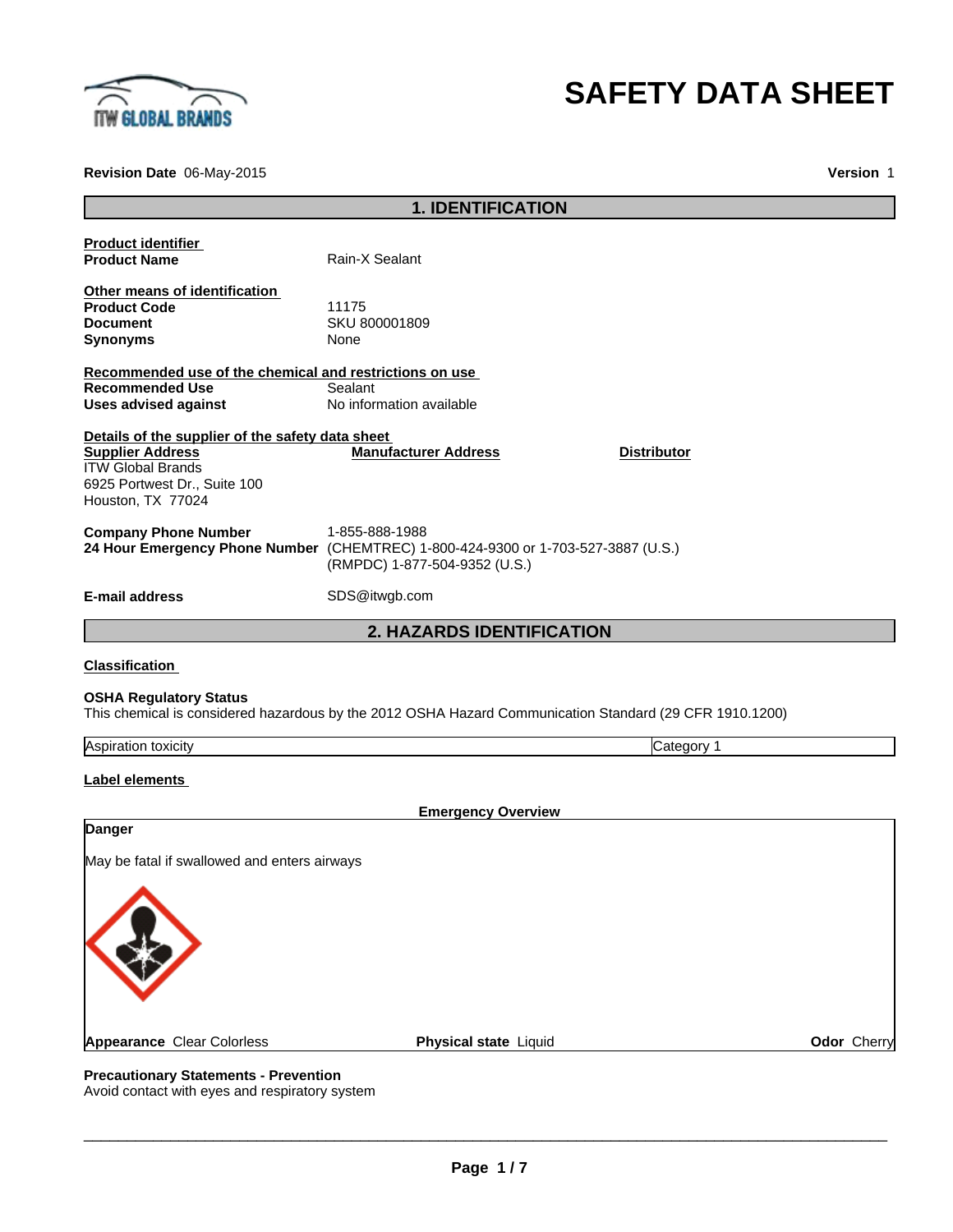# **Precautionary Statements - Response**

IF IN EYES: Rinse thoroughly with water for several minutes. If eye irritation persists, get medical attention IF SWALLOWED: Immediately call a POISON CENTER or doctor/physician Do NOT induce vomiting

#### **Precautionary Statements - Storage**

Store locked up Store in a well-ventilated place. Keep container tightly closed Keep out of reach of children

#### **Precautionary Statements - Disposal**

Dispose of contents/container to an approved waste disposal plant

#### **Hazards not otherwise classified (HNOC)**

Not applicable

# **Other Information**

May be harmful in contact with skin. Toxic to aquatic life with long lasting effects. Toxic to aquatic life.

# **3. COMPOSITION/INFORMATION ON INGREDIENTS**

 $\overline{\phantom{a}}$  ,  $\overline{\phantom{a}}$  ,  $\overline{\phantom{a}}$  ,  $\overline{\phantom{a}}$  ,  $\overline{\phantom{a}}$  ,  $\overline{\phantom{a}}$  ,  $\overline{\phantom{a}}$  ,  $\overline{\phantom{a}}$  ,  $\overline{\phantom{a}}$  ,  $\overline{\phantom{a}}$  ,  $\overline{\phantom{a}}$  ,  $\overline{\phantom{a}}$  ,  $\overline{\phantom{a}}$  ,  $\overline{\phantom{a}}$  ,  $\overline{\phantom{a}}$  ,  $\overline{\phantom{a}}$ 

# **substance(s)**

| <b>Chemical Name</b>                  | <b>CAS No</b> | Weight-%    | <b>Trade Secret</b> |
|---------------------------------------|---------------|-------------|---------------------|
| DISTILLATES (PETROLEUM), HYDROTREATED | 64742-47-8    | 100<br>60 - |                     |
| .IGHT                                 |               |             |                     |

\*The exact percentage (concentration) of composition has been withheld as a trade secret.

# **4. FIRST AID MEASURES**

## **Description of first aid measures**

|                                                             | FIBE FIAUTINA MEAQUBEA                                                                                                                                                                           |  |
|-------------------------------------------------------------|--------------------------------------------------------------------------------------------------------------------------------------------------------------------------------------------------|--|
| Note to physicians                                          | Treat symptomatically.                                                                                                                                                                           |  |
|                                                             | Indication of any immediate medical attention and special treatment needed                                                                                                                       |  |
| <b>Symptoms</b>                                             | See section 2 for more information.                                                                                                                                                              |  |
| Most important symptoms and effects, both acute and delayed |                                                                                                                                                                                                  |  |
| Self-protection of the first aider                          | Use personal protective equipment as required. Avoid contact with skin, eyes or clothing.                                                                                                        |  |
| Ingestion                                                   | IF SWALLOWED:. Rinse mouth. Do not induce vomiting without medical advice. Consult a<br>physician if necessary.                                                                                  |  |
| <b>Inhalation</b>                                           | IF INHALED: Remove victim to fresh air and keep at rest in a position comfortable for<br>breathing. If symptoms persist, call a physician.                                                       |  |
| <b>Skin contact</b>                                         | Wash off immediately with soap and plenty of water.                                                                                                                                              |  |
| Eye contact                                                 | IF IN EYES: Rinse cautiously with water for several minutes. Remove contact lenses, if<br>present and easy to do. Continue rinsing. If eye irritation persists: Get medical<br>advice/attention. |  |
| <b>General advice</b>                                       | Get medical advice/attention if you feel unwell.                                                                                                                                                 |  |
|                                                             |                                                                                                                                                                                                  |  |

# **5. FIRE-FIGHTING MEASURES**

#### **Suitable extinguishing media**

Dry chemical, CO2, sand, earth, water spray or regular foam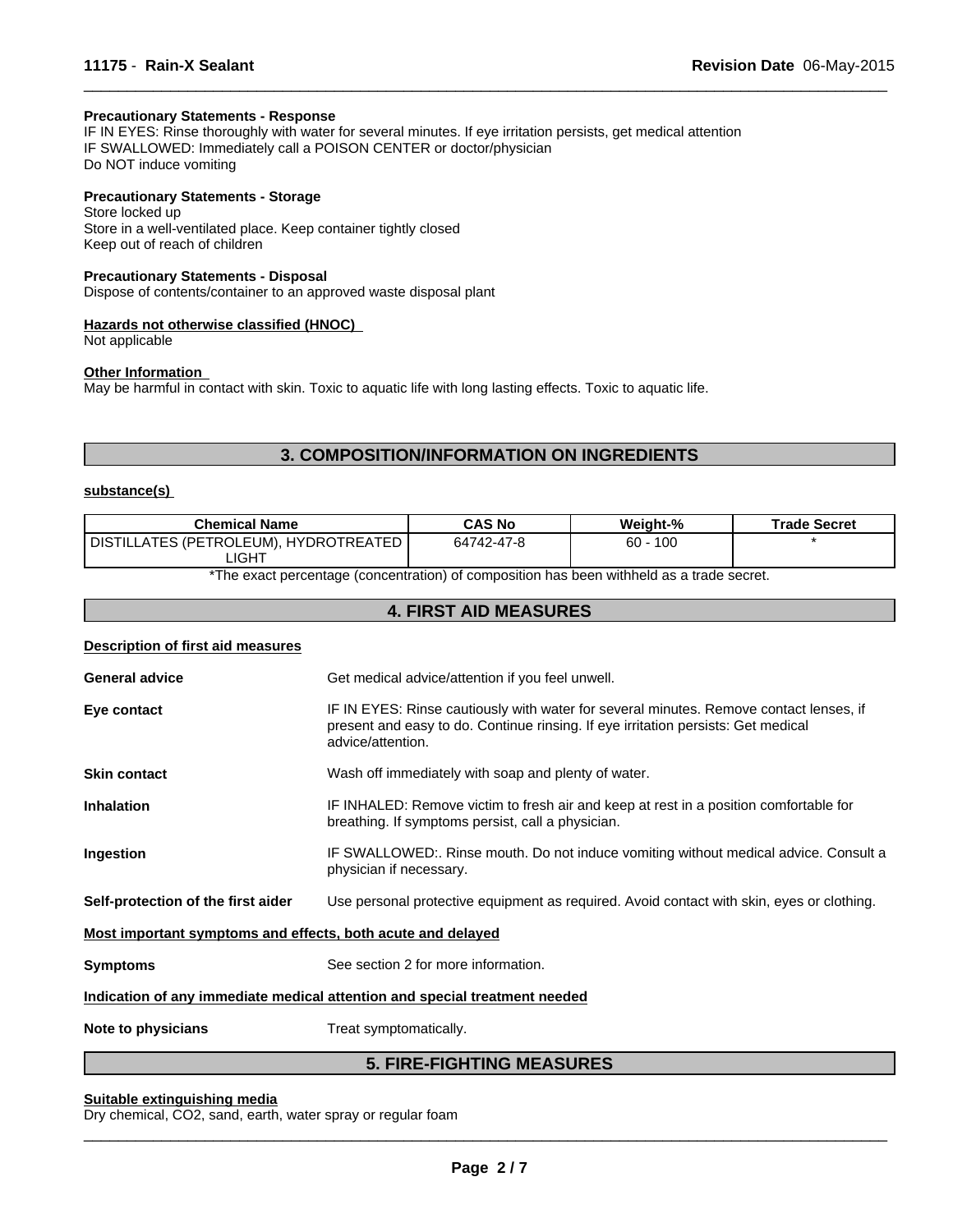# **Unsuitable extinguishing media**

None.

#### **Specific hazards arising from the chemical**

As this product contains combustible organic components, fire will produce dense smoke containing hazardous products of combustion.

 $\overline{\phantom{a}}$  ,  $\overline{\phantom{a}}$  ,  $\overline{\phantom{a}}$  ,  $\overline{\phantom{a}}$  ,  $\overline{\phantom{a}}$  ,  $\overline{\phantom{a}}$  ,  $\overline{\phantom{a}}$  ,  $\overline{\phantom{a}}$  ,  $\overline{\phantom{a}}$  ,  $\overline{\phantom{a}}$  ,  $\overline{\phantom{a}}$  ,  $\overline{\phantom{a}}$  ,  $\overline{\phantom{a}}$  ,  $\overline{\phantom{a}}$  ,  $\overline{\phantom{a}}$  ,  $\overline{\phantom{a}}$ 

#### **Explosion data**

| <b>Sensitivity to Mechanical Impact</b> | None. |
|-----------------------------------------|-------|
| <b>Sensitivity to Static Discharge</b>  | None. |

### **Protective equipment and precautions for firefighters**

As in any fire, wear self-contained breathing apparatus pressure-demand, MSHA/NIOSH (approved or equivalent) and full protective gear.

# **6. ACCIDENTAL RELEASE MEASURES**

|                                                      | Personal precautions, protective equipment and emergency procedures                                                                            |
|------------------------------------------------------|------------------------------------------------------------------------------------------------------------------------------------------------|
| <b>Personal precautions</b>                          | Ensure adequate ventilation, especially in confined areas. Avoid contact with eyes and skin.<br>Use personal protective equipment as required. |
| <b>Environmental precautions</b>                     |                                                                                                                                                |
| <b>Environmental precautions</b>                     | Do not flush into surface water or sanitary sewer system. See Section 12 for additional<br>ecological information.                             |
| Methods and material for containment and cleaning up |                                                                                                                                                |
| <b>Methods for containment</b>                       | Prevent further leakage or spillage if safe to do so.                                                                                          |
| Methods for cleaning up                              | Ensure adequate ventilation. Soak up with inert absorbent material. Sweep up and shovel<br>into suitable containers for disposal.              |
| Prevention of secondary hazards                      | Clean contaminated objects and areas thoroughly observing environmental regulations.                                                           |
|                                                      | 7 IIIININIA ILIR ATARIAF                                                                                                                       |

## **7. HANDLING AND STORAGE**

#### **Precautions for safe handling**

**Advice on safe handling** Handle in accordance with good industrial hygiene and safety practice. Avoid breathing vapors or mists. Avoid contact with skin, eyes or clothing. Wash thoroughly after handling. Wash contaminated clothing before reuse. Use personal protective equipment as required.

# **Conditions for safe storage, including any incompatibilities**

**Storage Conditions** Keep containers tightly closed in a cool, well-ventilated place. Keep out of the reach of children.

#### **Incompatible materials** None known

# **8. EXPOSURE CONTROLS/PERSONAL PROTECTION**

## **Control parameters**

## **Appropriate engineering controls**

#### **Engineering Controls** Showers

Eyewash stations Ventilation systems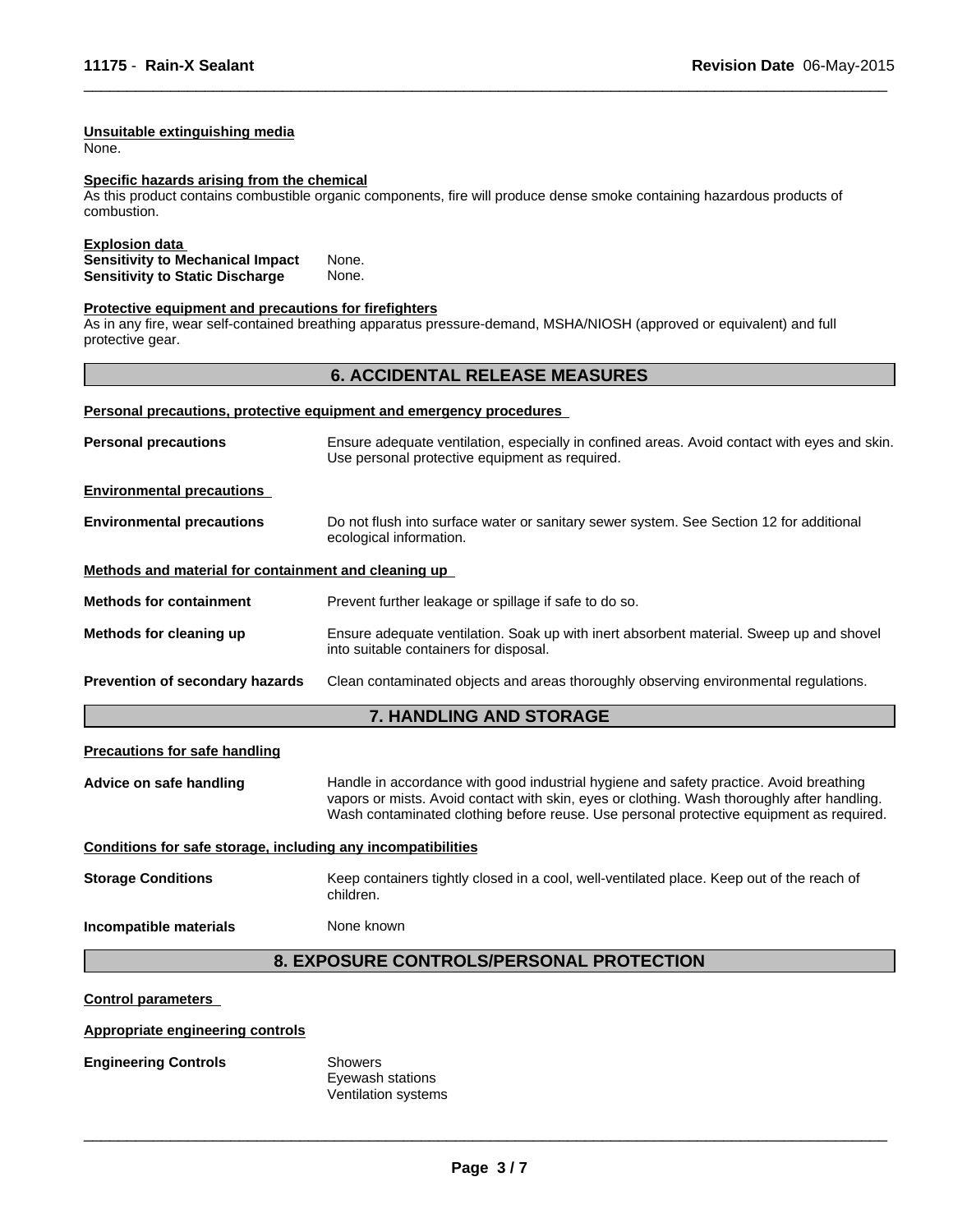# **Individual protection measures, such as personal protective equipment**

| <b>Eye/face protection</b>            | Wear safety glasses or goggles if splashing is likely to occur.                                                                                                |  |
|---------------------------------------|----------------------------------------------------------------------------------------------------------------------------------------------------------------|--|
| Skin and body protection              | Wear protective gloves and protective clothing.                                                                                                                |  |
| <b>Respiratory protection</b>         | None under normal use conditions. Ensure adequate ventilation, especially in confined<br>areas. In case of inadequate ventilation wear respiratory protection. |  |
| <b>General Hygiene Considerations</b> | Handle in accordance with good industrial hygiene and safety practice. Regular cleaning of<br>equipment, work area and clothing is recommended.                |  |

 $\overline{\phantom{a}}$  ,  $\overline{\phantom{a}}$  ,  $\overline{\phantom{a}}$  ,  $\overline{\phantom{a}}$  ,  $\overline{\phantom{a}}$  ,  $\overline{\phantom{a}}$  ,  $\overline{\phantom{a}}$  ,  $\overline{\phantom{a}}$  ,  $\overline{\phantom{a}}$  ,  $\overline{\phantom{a}}$  ,  $\overline{\phantom{a}}$  ,  $\overline{\phantom{a}}$  ,  $\overline{\phantom{a}}$  ,  $\overline{\phantom{a}}$  ,  $\overline{\phantom{a}}$  ,  $\overline{\phantom{a}}$ 

# **9. PHYSICAL AND CHEMICAL PROPERTIES**

## **Information on basic physical and chemical properties**

| <b>Physical state</b><br>Appearance | Liquid<br><b>Clear Colorless</b> |                  |
|-------------------------------------|----------------------------------|------------------|
| Odor                                | Cherry                           |                  |
| <b>Odor threshold</b>               | No information available         |                  |
| <b>Property</b>                     | Values                           | <b>Remarks</b> • |
| рH                                  | Not Applicable                   |                  |
| Melting point / freezing point      | No information available         |                  |
| Boiling point / boiling range       | >200 °C / 392 °F                 |                  |
| <b>Flash point</b>                  | $>180$ °F                        |                  |
| <b>Evaporation rate</b>             | No information available         |                  |
| <b>Flammability (solid, gas)</b>    | No information available         |                  |
| <b>Flammability Limit in Air</b>    |                                  |                  |
| <b>Upper flammability limit:</b>    | No information available         |                  |
| Lower flammability limit:           | No information available         |                  |
| Vapor pressure                      | No information available         |                  |
| <b>Vapor density</b>                | No information available         |                  |
| <b>Relative density</b>             | $0.85 \ @ \ 20 \degree C$        |                  |
| <b>Water solubility</b>             | Insoluble in water               |                  |
| Solubility in other solvents        | No information available         |                  |
| <b>Partition coefficient</b>        | No information available         |                  |
| <b>Autoignition temperature</b>     | No information available         |                  |
| <b>Decomposition temperature</b>    | No information available         |                  |
| Kinematic viscosity                 | No information available         |                  |
| <b>Dynamic viscosity</b>            | No information available         |                  |
| <b>Explosive properties</b>         | No information available         |                  |
| <b>Oxidizing properties</b>         | No information available         |                  |
| <b>Other Information</b>            |                                  |                  |

**VOC Content (%)** <1 **Density** 0.85 g/cm3

**Softening point No information available**<br> **Molecular weight No information available No information available Bulk density** No information available

# **10. STABILITY AND REACTIVITY**

#### **Reactivity**  Stable under normal use

# **Chemical stability**

Stable under recommended storage conditions.

 $\overline{\phantom{a}}$  ,  $\overline{\phantom{a}}$  ,  $\overline{\phantom{a}}$  ,  $\overline{\phantom{a}}$  ,  $\overline{\phantom{a}}$  ,  $\overline{\phantom{a}}$  ,  $\overline{\phantom{a}}$  ,  $\overline{\phantom{a}}$  ,  $\overline{\phantom{a}}$  ,  $\overline{\phantom{a}}$  ,  $\overline{\phantom{a}}$  ,  $\overline{\phantom{a}}$  ,  $\overline{\phantom{a}}$  ,  $\overline{\phantom{a}}$  ,  $\overline{\phantom{a}}$  ,  $\overline{\phantom{a}}$ 

# **Remarks•Method**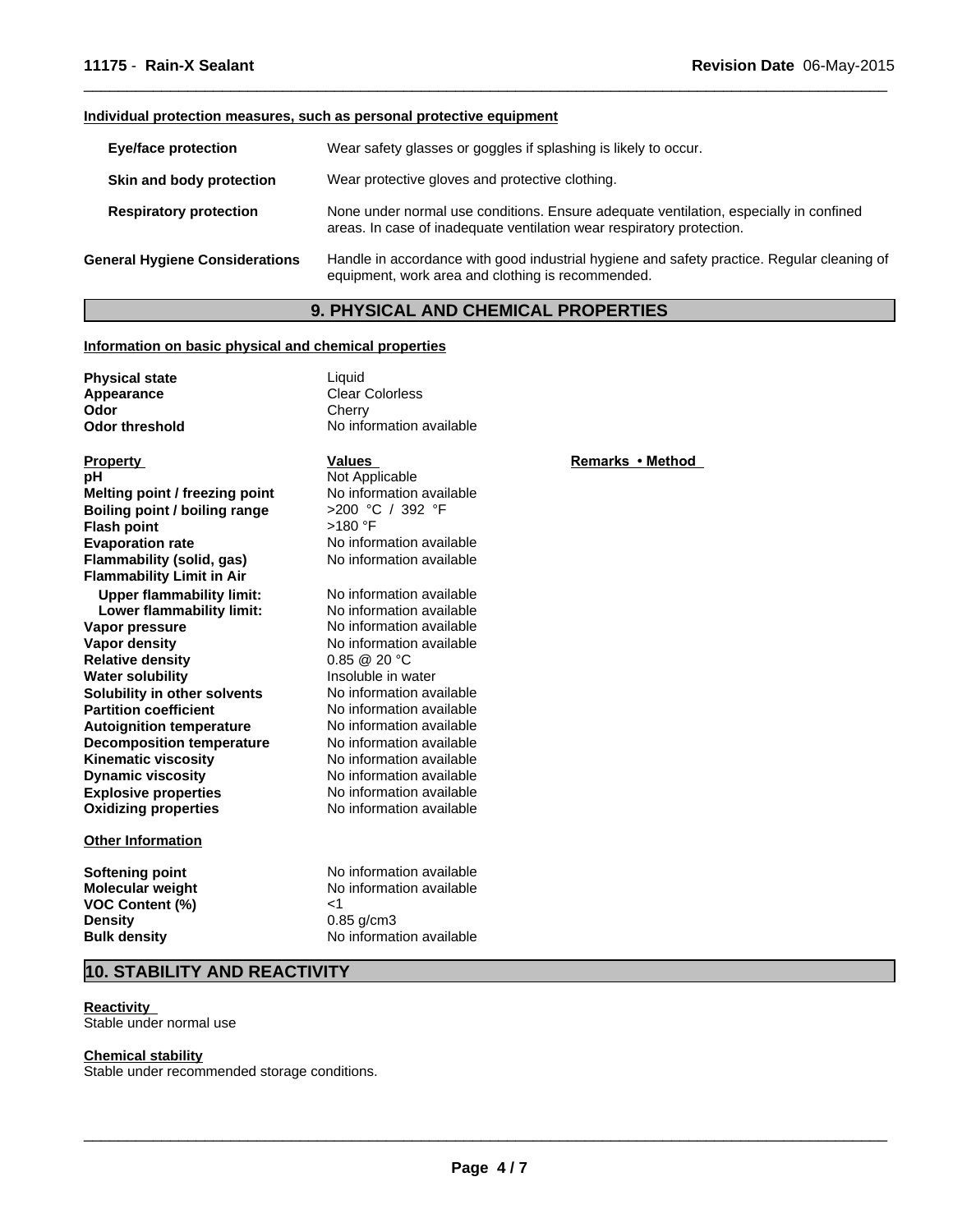#### **Possibility of Hazardous Reactions**

None under normal processing.

#### **Conditions to avoid**

Keep away from all heat sources, open flames and other sources of ignition.

#### **Incompatible materials**

None known

# **Hazardous Decomposition Products**

Carbon oxides

# **11. TOXICOLOGICAL INFORMATION**

 $\overline{\phantom{a}}$  ,  $\overline{\phantom{a}}$  ,  $\overline{\phantom{a}}$  ,  $\overline{\phantom{a}}$  ,  $\overline{\phantom{a}}$  ,  $\overline{\phantom{a}}$  ,  $\overline{\phantom{a}}$  ,  $\overline{\phantom{a}}$  ,  $\overline{\phantom{a}}$  ,  $\overline{\phantom{a}}$  ,  $\overline{\phantom{a}}$  ,  $\overline{\phantom{a}}$  ,  $\overline{\phantom{a}}$  ,  $\overline{\phantom{a}}$  ,  $\overline{\phantom{a}}$  ,  $\overline{\phantom{a}}$ 

# **Information on likely routes of exposure**

| <b>Inhalation</b>                                                   | May cause irritation of respiratory tract.                                         |  |
|---------------------------------------------------------------------|------------------------------------------------------------------------------------|--|
| Eye contact                                                         | Contact with eyes may cause irritation. May cause redness and tearing of the eyes. |  |
| May cause skin irritation and/or dermatitis.<br><b>Skin contact</b> |                                                                                    |  |
| Ingestion                                                           | Ingestion may cause irritation to mucous membranes.                                |  |

| <b>Chemical Name</b>                                                 | Oral LD50          | <b>Dermal LD50</b>  | <b>Inhalation LC50</b> |
|----------------------------------------------------------------------|--------------------|---------------------|------------------------|
| DISTILLATES (PETROLEUM),<br><b>IHYDROTREATED LIGHT</b><br>64742-47-8 | > 5000 mg/kg (Rat) | 2000 mg/kg (Rabbit) | $> 5.2$ mg/L (Rat) 4 h |

## **Information on toxicological effects**

**Symptoms** No information available.

#### **Delayed and immediate effects as well as chronic effects from short and long-term exposure**

| <b>Sensitization</b>   | No information available.                                              |  |
|------------------------|------------------------------------------------------------------------|--|
| Germ cell mutagenicity | No information available.                                              |  |
| Carcinogenicity        | No information available.                                              |  |
|                        | The fellowing values are solouisted besed on shopter 2.4 of the CUC de |  |

#### **The following values are calculated based on chapter 3.1 of the GHS document** . **ATEmix (oral)** 6003 mg/kg

**ATEmix (dermal)** 2024 mg/kg

# **12. ECOLOGICAL INFORMATION**

# **Ecotoxicity**

| <b>Chemical Name</b>      | Algae/aguatic plants | Fish                                | Crustacea                  |
|---------------------------|----------------------|-------------------------------------|----------------------------|
| DISTILLATES (PETROLEUM),  |                      | [45: 96 h Pimephales promelas mg/L] | 4720: 96 h Den-dronereides |
| <b>HYDROTREATED LIGHT</b> |                      | LC50 flow-through 2.2: 96 h         | heteropoda mg/L LC50       |
| 64742-47-8                |                      | Lepomis macrochirus mg/L LC50       |                            |
|                           |                      | static 2.4: 96 h Oncorhynchus       |                            |
|                           |                      | mykiss mg/L LC50 static             |                            |

#### **Persistence and degradability**

No information available.

# **Bioaccumulation**

No information available.

#### **Mobility**

Disperses in water.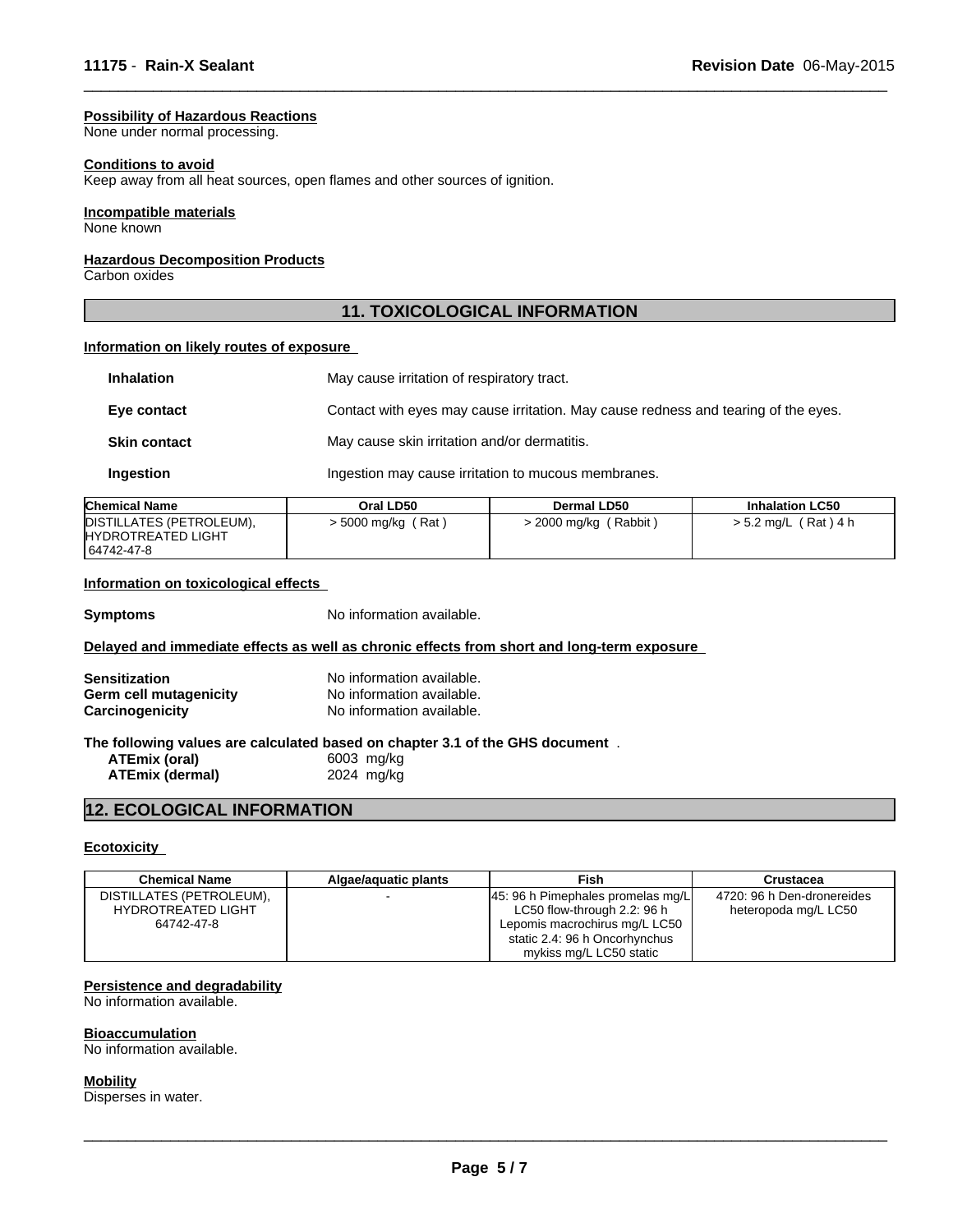# **Other adverse effects**

No information available

# **13. DISPOSAL CONSIDERATIONS**

 $\overline{\phantom{a}}$  ,  $\overline{\phantom{a}}$  ,  $\overline{\phantom{a}}$  ,  $\overline{\phantom{a}}$  ,  $\overline{\phantom{a}}$  ,  $\overline{\phantom{a}}$  ,  $\overline{\phantom{a}}$  ,  $\overline{\phantom{a}}$  ,  $\overline{\phantom{a}}$  ,  $\overline{\phantom{a}}$  ,  $\overline{\phantom{a}}$  ,  $\overline{\phantom{a}}$  ,  $\overline{\phantom{a}}$  ,  $\overline{\phantom{a}}$  ,  $\overline{\phantom{a}}$  ,  $\overline{\phantom{a}}$ 

| Waste treatment methods    |                                                                                                                                        |  |
|----------------------------|----------------------------------------------------------------------------------------------------------------------------------------|--|
| Disposal of wastes         | Recover or recycle if possible. Disposal should be in accordance with applicable regional,<br>national and local laws and regulations. |  |
| Contaminated packaging     | Do not reuse container.                                                                                                                |  |
| <b>US EPA Waste Number</b> | Not applicable                                                                                                                         |  |

# **14. TRANSPORT INFORMATION**

| DOT<br>Proper shipping name:  | Not regulated |
|-------------------------------|---------------|
| IATA<br>Proper shipping name: | Not regulated |
| IMDG<br>Proper shipping name: | Not regulated |

# **15. REGULATORY INFORMATION**

| International Inventories |                |
|---------------------------|----------------|
| <b>TSCA</b>               | Complies       |
| <b>DSL/NDSL</b>           | Complies       |
| <b>EINECS/ELINCS</b>      | Complies       |
| <b>ENCS</b>               | Not determined |
| <b>IECSC</b>              | Not determined |
| <b>KECL</b>               | Not determined |
| <b>PICCS</b>              |                |
| <b>AICS</b>               | Not determined |

#### **Legend:**

**TSCA** - United States Toxic Substances Control Act Section 8(b) Inventory **DSL/NDSL** - Canadian Domestic Substances List/Non-Domestic Substances List **EINECS/ELINCS** - European Inventory of Existing Chemical Substances/European List of Notified Chemical Substances **ENCS** - Japan Existing and New Chemical Substances **IECSC** - China Inventory of Existing Chemical Substances **KECL** - Korean Existing and Evaluated Chemical Substances **PICCS** - Philippines Inventory of Chemicals and Chemical Substances **AICS** - Australian Inventory of Chemical Substances

# **US Federal Regulations**

## **SARA 313**

Section 313 of Title III of the Superfund Amendments and Reauthorization Act of 1986 (SARA). This product does not contain any chemicals which are subject to the reporting requirements of the Act and Title 40 of the Code of Federal Regulations, Part 372

# **SARA 311/312 Hazard Categories**

| __<br>Acute health hazard<br><b>Chronic Health Hazard</b> | No<br>No. |
|-----------------------------------------------------------|-----------|
| <b>Fire hazard</b>                                        | N0        |
|                                                           |           |